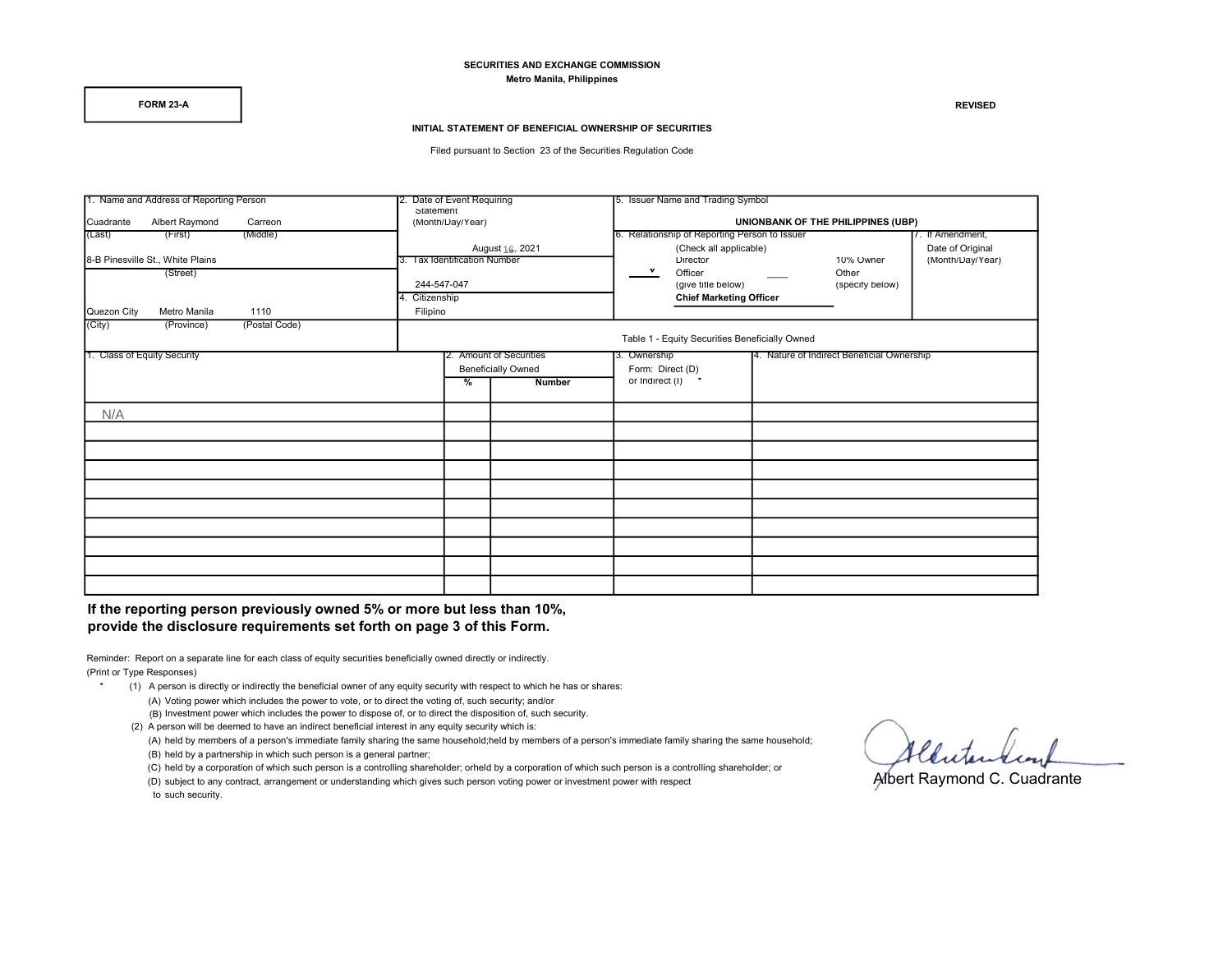# FORM 23-A (continued) Table II - Derivative Securities Beneficially Owned (e.g., warrants, options, convertible securities)

| 1. Derivative Security | 2. Date Exercisable |            | 3. Title and Amount of Equity Securities | 4. Conversion | 5. Ownership | 6. Nature of Indirect |                      |
|------------------------|---------------------|------------|------------------------------------------|---------------|--------------|-----------------------|----------------------|
|                        | and Expiration Date |            | Underlying the Derivative Security       |               | or Exercise  | Form of               | Beneficial Ownership |
|                        | (Month/Day/Year)    |            |                                          |               | Price of     | Derivative            |                      |
|                        |                     |            |                                          |               | Derivative   | Security              |                      |
|                        | Date                | Expiration |                                          | Amount or     | Security     | Direct (D) or         |                      |
|                        | Exercisable         | Date       | Title                                    | Number of     |              | Indirect (I) *        |                      |
|                        |                     |            |                                          | Shares        |              |                       |                      |
| N/A                    |                     |            |                                          |               |              |                       |                      |
|                        |                     |            |                                          |               |              |                       |                      |
|                        |                     |            |                                          |               |              |                       |                      |
|                        |                     |            |                                          |               |              |                       |                      |
|                        |                     |            |                                          |               |              |                       |                      |
|                        |                     |            |                                          |               |              |                       |                      |
|                        |                     |            |                                          |               |              |                       |                      |
|                        |                     |            |                                          |               |              |                       |                      |
|                        |                     |            |                                          |               |              |                       |                      |
|                        |                     |            |                                          |               |              |                       |                      |
|                        |                     |            |                                          |               |              |                       |                      |
|                        |                     |            |                                          |               |              |                       |                      |

Explanation of Responses:

Albuter Lout

Page 2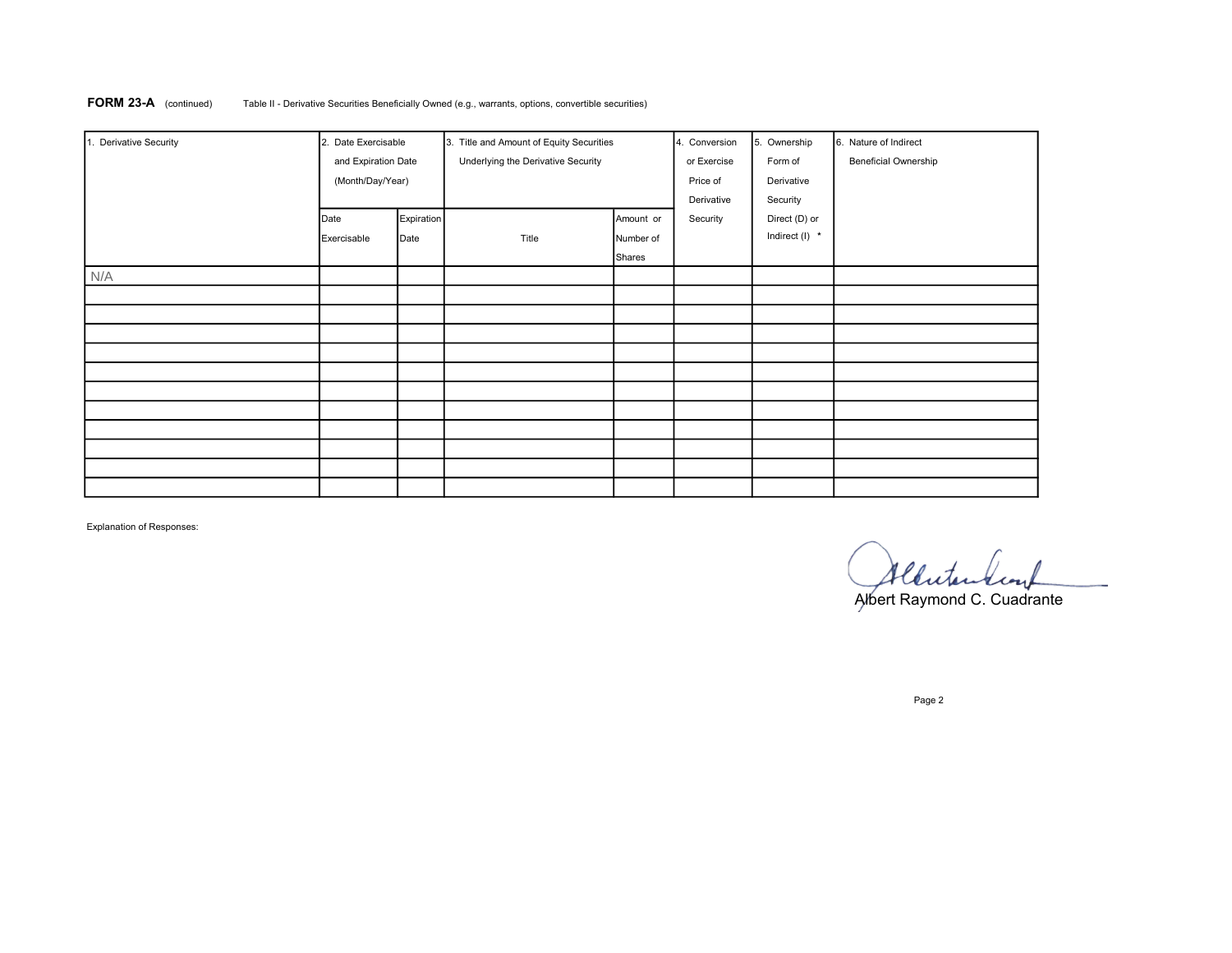### FOR REPORTING PERSONS WHO PREVIOUSLY OWNED 5% OR MORE BUT LESS THAN 10% DISCLOSURE REQUIREMENTS

### Item 1. Security and Issuer

State the title of the class of equity securities to which this Form relates and the name and address of the principal executive offices of the issuer of such securities.

#### Item 2. Identity and Background

If the person filing this Form is a corporation, partnership, syndicate or other group of persons, state its name, the province, country or other place of its organization, its principal business, the address of its principal office and the information required by (d) and (e) of this Item. If the person filing this statement is a natural person, provide the information specified in (a) through (f) of this Item with respect to such person(s).

a. Name;

- b. Residence or business address;
- c. Present principal occupation or employment and the name, principal business and address of any corporation or other organization in which such employment is conducted;
- d. Whether or not, during the last five years, such person has been convicted in a criminal proceeding (excluding traffic violations or similar misdemeanors) and, if so, give the dates, nature of conviction, name and location of court, any penalty imposed, or other disposition of the case;
- e. Whether or not, during the last five years, such person was a party to a civil proceeding of a judicial or administrative body of competent jurisdiction, domestic or foreign, and as a result of such proceeding was or is subject to any order, judgment or decree, not subsequently reversed, suspended or vacated, permanently or temporarily enjoining, barring, suspending or otherwise limiting involvement in any type of business, securities, commodities or banking; and
- f. Citizenship.

#### Item 3. Purpose of Transaction

State the purpose or purposes of the acquisition of securities of the issuer. Describe any plans or proposals which the reporting persons may have which relate to or would result in:

- a. The acquisition by any person of additional securities of the issuer, or the disposition of securities of the issuer;
- b. An extraordinary corporate transaction, such as a merger, reorganization or liquidation, involving the issuer or any of its subsidiaries;
- c. A sale or transfer of a material amount of assets of the issuer or of any of its subsidiaries;
- d. Any change in the present board of directors or management of the issuer, including any plans or proposals to change the number or term of directors or to fill any existing vacancies on the board;
- e. Any material change in the present capitalization or dividend policy of the issuer;
- f. Any other material change in the issuer's business or corporate structure;
- g. Changes in the issuer's charter, bylaws or instruments corresponding thereto or other actions which may impede the acquisition of òontrol of the issuer by any person;
- h. Causing a class of securities of the issuer to be delisted from a securities exchange;
- i. Any action similar to any of those enumerated above.

Albert Raymond C. Cuadrante

#### Item 4. Interest in Securities of the Issuer